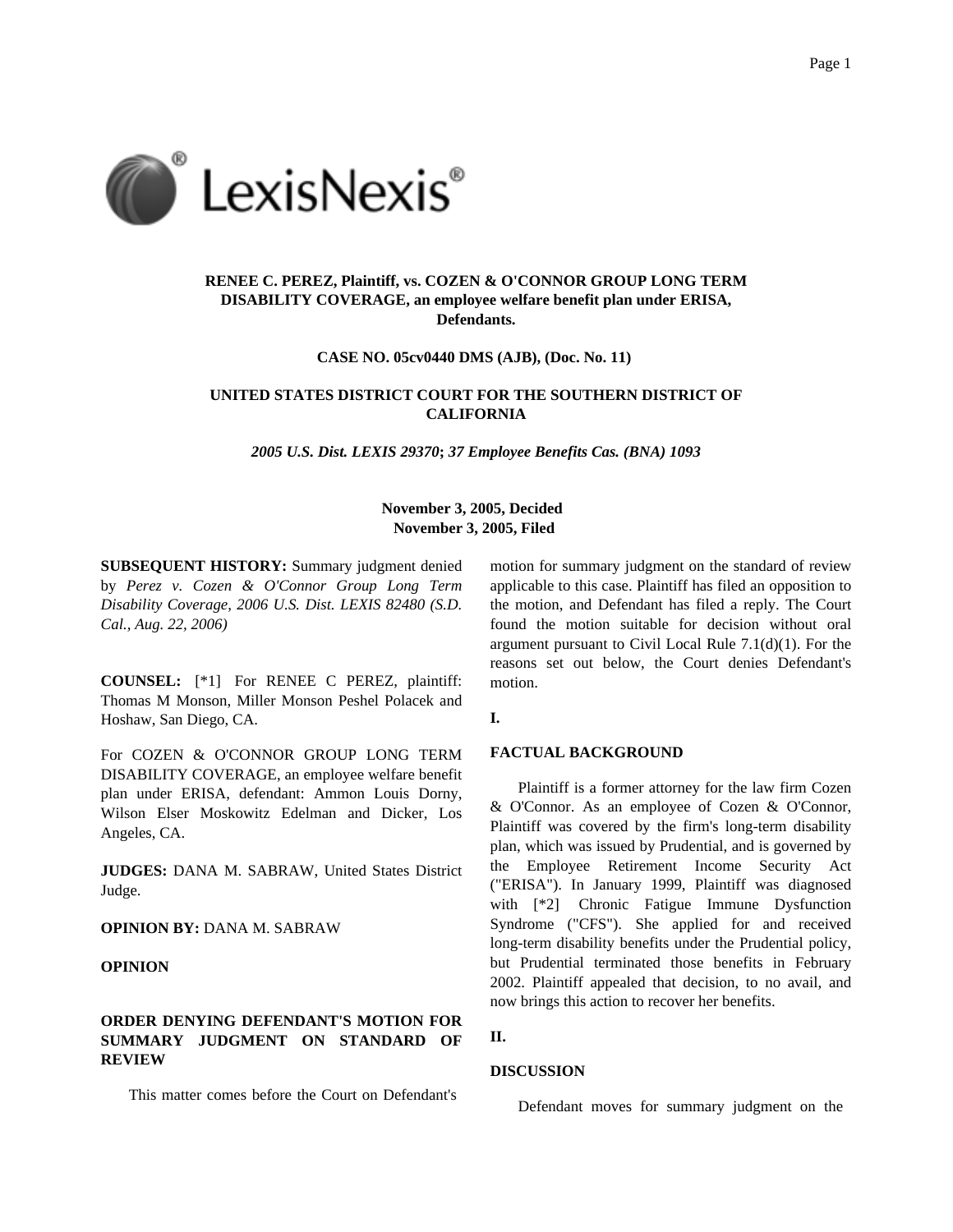question of the standard of review for Plaintiff's claims. Defendant argues the standard of review should be abuse of discretion, whereas Plaintiff argues this Court should review her claim *de novo*.

## **A. Summary Judgment**

Summary judgment is appropriate if there is no genuine issue as to any material fact, and the moving party is entitled to judgment as a matter of law. *Fed. R. Civ. P. 56(c)*. The moving party has the initial burden of demonstrating that summary judgment is proper. *Adickes v. S.H. Kress & Co., 398 U.S. 144, 157, 90 S. Ct. 1598, 26 L. Ed. 2d 142 (1970)*. The moving party must identify the pleadings, depositions, affidavits, or other evidence that it "believes demonstrates the absence of a genuine issue of material fact." *Celotex Corp. v. Catrett, 477 U.S. 317, 323, 106 S. Ct. 2548, 91 L. Ed. 2d 265 (1986).* [\*3] "A material issue of fact is one that affects the outcome of the litigation and requires a trial to resolve the parties' differing versions of the truth." *S.E.C. v. Seaboard Corp., 677 F.2d 1301, 1306 (9th Cir. 1982)*.

The burden then shifts to the opposing party to show that summary judgment is not appropriate. *Celotex, 477 U.S. at 324*. The opposing party's evidence is to be believed, and all justifiable inferences are to be drawn in its favor. *Anderson v. Liberty Lobby, Inc., 477 U.S. 242, 255, 106 S. Ct. 2505, 91 L. Ed. 2d 202 (1986)*. However, to avoid summary judgment, the opposing party cannot rest solely on conclusory allegations. *Berg v. Kincheloe, 794 F.2d 457, 459 (9th Cir. 1986)*. Instead, it must designate specific facts showing there is a genuine issue for trial. *Id.* More than a "metaphysical doubt" is required to establish a genuine issue of material fact." *Matsushita Elec. Indus. Co., Ltd. v. Zenith Radio Corp., 475 U.S. 574, 586, 106 S. Ct. 1348, 89 L. Ed. 2d 538 (1986)*.

## **B. Standard of Review for ERISA Claims**

In *Firestone Tire and Rubber Co. v. Bruch, 489 U.S. 101, 109 S. Ct. 948, 103 L. Ed. 2d 80 (1989)*, the Supreme Court addressed "the appropriate standard [\*4] of judicial review of benefit determinations by fiduciaries or plan administrators under ERISA." *Id. at 105*. Applying "established principles of trust law," the Court held "that a denial of benefits challenged under *§ 1132(a)(1)(B)* is to be reviewed under a *de novo* standard unless the benefit plan gives the administrator or fiduciary discretionary authority to determine eligibility for benefits or to construe the terms of the plan." *Id. at*

*115*. If the plan gives the administrator or fiduciary discretion to determine eligibility for benefits or to construe the terms of the plan, a denial of benefits is to be reviewed for abuse of discretion. *Alford v. DCH Found. Group Long-Term Disability Plan, 311 F.3d 955, 957 (9th Cir. 2002)*; *Jones v. Laborers Health & Welfare Trust Fund, 906 F.2d 480, 481 (9th Cir. 1990)* (citing *Bruch, 489 U.S. at 115*). The rule in the Ninth Circuit is that the plan language must *explicitly* grant discretionary authority to the administrator. *Kearney v. Standard Insurance Co., 175 F.3d 1084, 1089 (9th Cir. 1999)*. The presumption of a *de novo* review can [\*5] be overcome only when the plan's reservation of discretion is unambiguous. *McDaniel v. Chevron Corp., 203 F.3d 1099, 1107 (9th Cir. 2000)*. Unless plan documents "unambiguously say in sum or substance that the Plan Administrator or fiduciary has authority, power, or discretion to determine eligibility or to construe the terms of the Plan, the standard of review will be *de novo*." *Standard v. Reliance Standard Life Ins. Co., 222 F.3d 1202, 1207 (9th Cir. 2000)*.

Given these general rules, the starting point for determining the standard of review for ERISA claims is the plan language. *Walker v. Am. Home Shield Long Term Disability Plan, 180 F.3d 1065, 1068 (9th Cir. 1999)*. In this case, Defendant argues the following policy language unambiguously confers discretion on Prudential to determine a claimant's eligibility for benefits:

> "Total Disability" exists when Prudential determines that all of these conditions are met:

> (1) Due to Sickness or accidental injury, both of these are true:

> > (a) You are not able to perform, for wage or profit, the material and substantial duties of your occupation.

(b) After the Initial [\*6] Duration of a period of Total Disability, you are not able to perform for wage or profit the material and substantial duties of any job for which you are reasonably fitted by your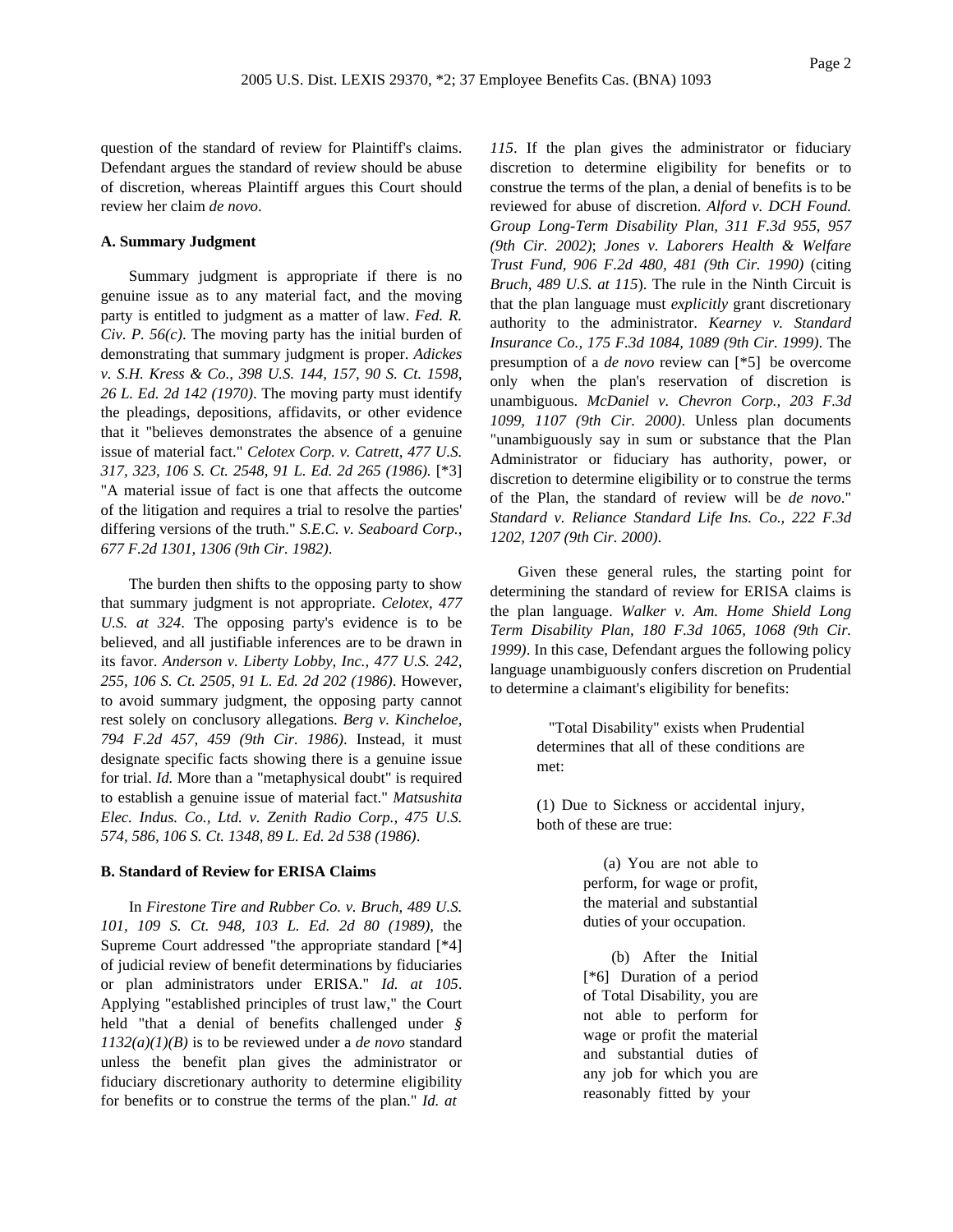education, training or experience.

(2) You are not working at any job for wage or profit.

(3) You are under the regular care of a doctor.

(Def.'s Req. For Judicial Notice, Ex. A, Policy p. 15.) In support of this argument, Defendant relies on two unpublished and out-of-circuit cases: *Diaz v. Prudential Ins. Co. of Am., 2004 U.S. Dist. LEXIS 8640 (N.D. Ill. May 12, 2004)* and *DiPietro v. Prudential Ins. Co. of Am., 2004 U.S. Dist. LEXIS 5004 (N.D. Ill. March 25, 2004)*.

Like the policy at issue in this case, the policy in *Diaz* stated: "You are disabled when Prudential determines that. . . ." The *Diaz* court found that language sufficiently conferred discretion on Prudential. However, that decision was recently reversed by the Seventh Circuit. *See Diaz v. Prudential Ins. Co. of Am., 424 F.3d 635 (7th Cir. 2005)*. On appeal, the Seventh Circuit explicitly stated that such language was insufficient to warrant a deferential standard of [\*7] review. It clarified that its earlier decision in *Herzberger v. Standard Ins. Co., 205 F.3d 327 (7th Cir. 2000)* set out a new test for determining the appropriate standard of review for ERISA claims. *Id. at 639*. Under that test, courts must determine "whether the plan gives the employee adequate notice that the plan administrator is to make a judgment within the confines of pre-set standards, or if it has the latitude to shape the application, interpretation, and content of the rules in each case." *Id. at 639-40*. The court found the Prudential policy at issue in *Diaz* did not provide notice of the latter, therefore the default standard of *de novo* review applied. In light of this holding, Defendant's reliance on the district court *Diaz* opinion does not support its position that the policy at issue here confers discretion on Prudential sufficient to warrant application of the abuse of discretion standard of review.

The same may be said of Defendant's reliance on *DiPietro*. In that case, the court found the following language sufficient to confer discretion on Prudential: "We may request that you send proof of continuing disability, satisfactory [\*8] to Prudential, indicating that you are under the regular care of a doctor." Defendant, in

this case, does not rely on the same or similar language to demonstrate a grant of discretion. Indeed, the policy at issue here does not even contain the same language. Accordingly, Defendant's reliance on *DiPietro* is misplaced, and it does not support its argument that the abuse of discretion standard of review applies to this case.

Aside from its reliance on these two cases, Defendant's only other affirmative argument is that the word "determines" in the Prudential policy unambiguously grants discretion to Prudential sufficient to warrant application of the abuse of discretion standard of review. Notably, Defendant fails to provide any case law to support this argument. Furthermore, its assertion that the Ninth Circuit has not addressed this policy language is incorrect. In *Newcomb v. Standard Ins. Co., 187 F.3d 1004 (9th Cir. 1999)*, the defendant raised the same argument presented here, namely that plan language stating the administrator would "determine" the claimant's eligibility was an unambiguous grant of discretion to the plan administrator. *Id. at 1006.* [\*9] The Ninth Circuit rejected that argument, holding that the word "determine" was not an unambiguous grant of discretion to the plan administrator. *Id.*

In addition to *Newcomb*, two district courts in this Circuit have addressed the specific policy language at issue in this case, and found it does not warrant the abuse of discretion standard of review. *See Heinrich v. Prudential Ins. Co. of Am., 2005 U.S. Dist. LEXIS 15566 (N.D. Cal. July 29, 2005)* (refusing to find policy language that states, "You are disabled when Prudential determines that," an unambiguous grant of discretion); *Flores v. Prudential Ins. Co., 2004 U.S. Dist. LEXIS 19492 (N.D. Cal. Sept. 16, 2004)* (finding same policy language ambiguous and applying *de novo* standard of review); *Rothstein v. Prudential Life Ins. Co. of Am., 2001 U.S. Dist. LEXIS 24740 (C.D. Cal. July 10, 2001)* (rejecting argument that same plan language is unambiguous grant of discretion, and applying *de novo* standard of review).

This Court finds these decision persuasive, and accordingly finds the policy at issue in this case does not unambiguously confer discretion on the plan administrator [\*10] sufficient to warrant application of the abuse of discretion standard of review. *See Kearney, 175 F.3d at 1090* (stating administrator has discretion only when "unambiguously retained.")